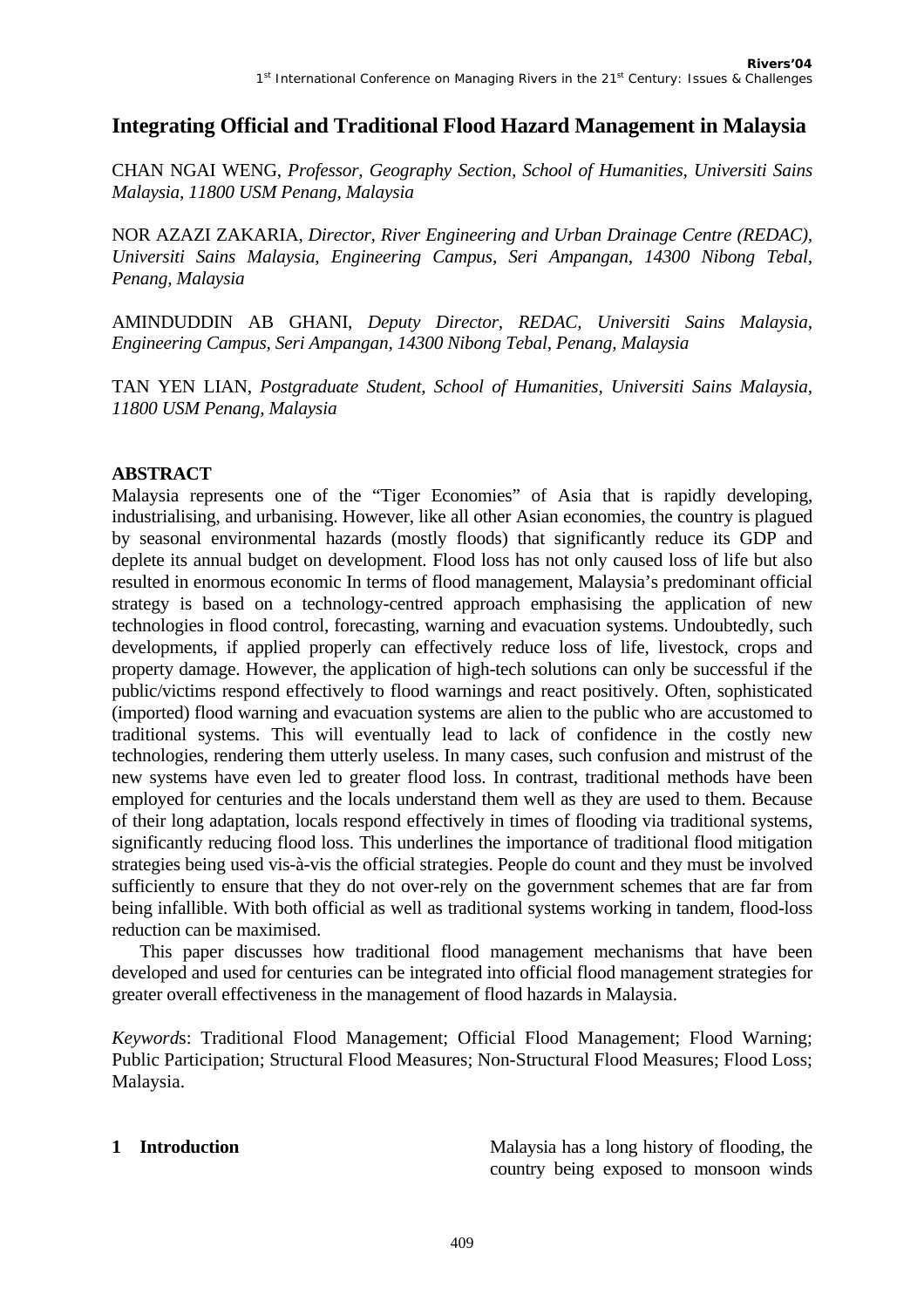and heavy convectional rainfall all year round rendering more than about 10 % of the country being flood-prone. In the rural areas where farming is the main economic activity, the rainy season and seasonal flooding is in fact good for padi cultivation. Flood plain occupants in such areas are well adapted to floods. However, the occurrence of flood hazards in urban areas, especially flash floods, is considered a sign of unsustainable development. This is largely due to rapid development (often haphazard) of urban floodplains such as those in Georgetown, Kuala Lumpur and Kota Bharu (Chan, 1995a). The replacement of natural forests with impervious urban areas result in almost all the rainfall entering the rivers in a shorter time. This reduces the capacities of most rivers to drain away excess water. Rivers in urban areas are very constricted and development literally comes to the rivers' doorstep, i.e. up to their banks. There is no buffer zone or river reserve leaving rivers no room to manoeuvre. Hence, reducing their drainage capacities. Furthermore, rapid urbanisation of urban floodplains and upstream development of hill land have changed surface characteristics and altered the hydrological cycle, particularly the time in which rain drops enter the rivers and the volume of runoff. Hill land development is a form of unsustainable development which often results in accelerated soil erosion and landslides, two forms of environmental hazards. Soil erosion leads to sedimentation and siltation of rivers, contributing to increasing flood hazards of more severe magnitudes.

Malaysia is a rapidly developing country. Science and technology are eagerly employed in all fields. In the area of flood mitigation, new technological innovations are routinely used and the Malaysian official approach to flood mitigation has always been in line with a technological approach via the application of new technologies such as the use of remote sensing in flood forecasting and

telemetry and automatic warning gadgets in flood warning and evacuation systems. For example, remote sensing technology using satellite pictures, radar imageries and aerial photographs is being applied to monitor and predict floods. High-tech computer modelling is also employed in this area. Undoubtedly, such developments, if applied properly can effectively reduce loss of life, livestock, crops and property damage. However, the application of high-tech solutions is only one side of a coin. These technologies can only be successful if the other side of the coin, i.e. the public/victims respond effectively to flood warnings and react positively. Often, sophisticated (imported) flood warning and evacuation systems (FWESs) are alien to the public who are accustomed to traditional FWESs. Hence, if the public are not properly coached and briefed about the new FWESs, then there are bound to be scepticism, confusion and even inappropriate responses. This will eventually lead to lack of confidence in the costly new technologies, rendering them utterly useless (Chan, 1995b). In many cases, such confusion and mistrust of the new systems have even led to greater flood loss as in several cases of mistrust of the solar sirens in Georgetown (Penang State) and Kampong Dato' Keramat (Kuala Lumpur). In contrast, traditional FWESs have been employed for centuries and the locals understand them well as they are used to them. Because of their long adaptation, locals respond effectively in times of flooding via traditional systems in much the same way as the human body's immune system responds to an alien strain of virus. Take away this traditional system and replace it abruptly with a completely new system will do the victims more harm than good, as it will probably endanger their lives (Chan, 1999).

In Malaysia, the government is expected to be the sole provider of flood protection. However, centuries of experience of living with floods have made the majority of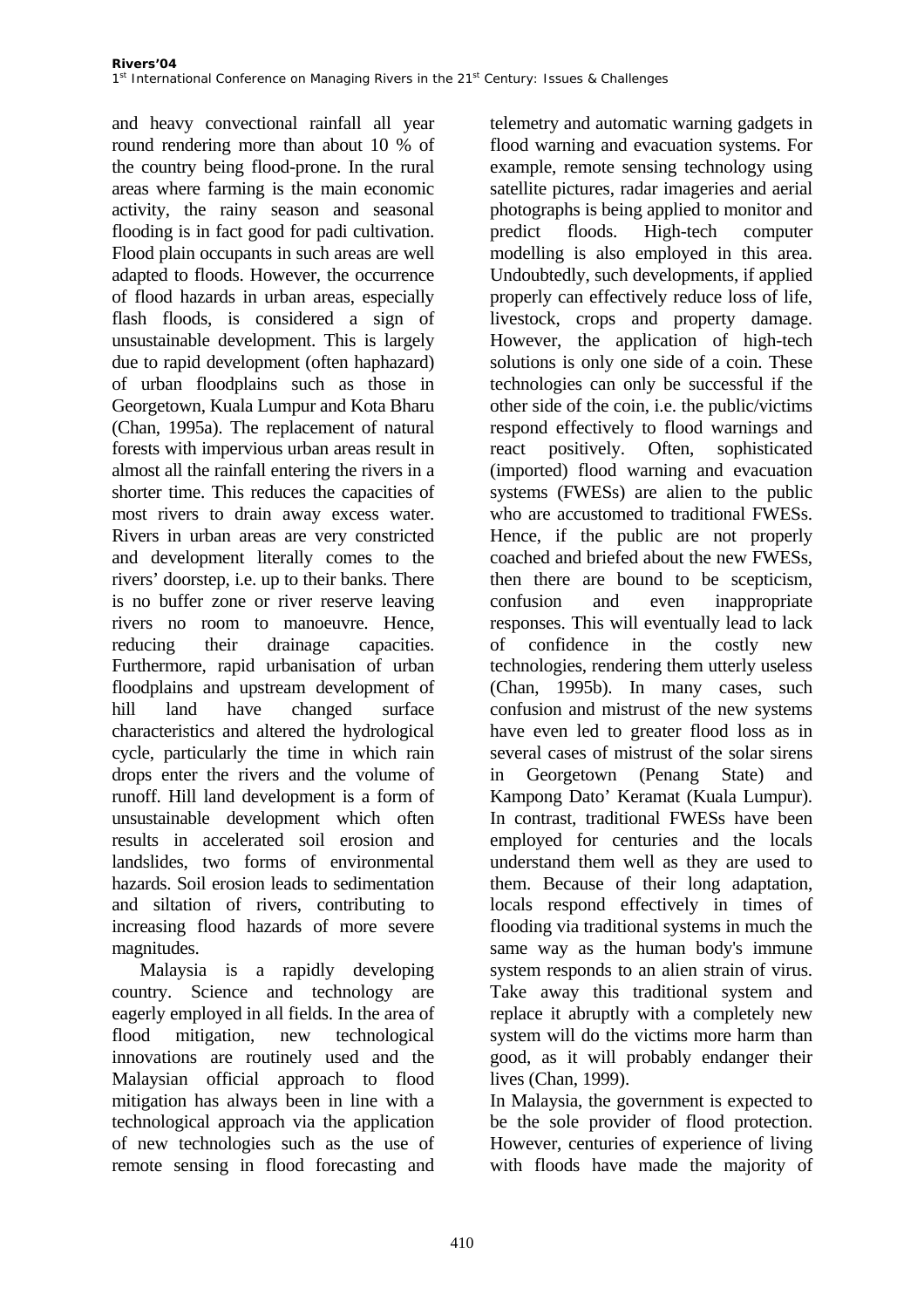Malaysians "flood-wise". Hence, the majority of flood-prone victims living on the flood plains have developed some forms of flood mitigation and flood-loss reduction methods (Chan, 1995a). Chan and Parker (1996) have also shown that the amount of loss-reduction accruing from the use of traditional methods of flood mitigation can be significant. Often, the amount of lossreduction (i.e. money saved) can determine whether or not a farmer can recover fast enough to resume planting the next season's crop. Indeed, in many poor families, successful loss-reduction may mean quicker recovery and hence a better standard of living. In the case of unsuccessful loss-reduction, a farmer or trader may be plunged into greater depths of debts which he/she may take a long time to repay. Hence, many families without sufficient traditional knowledge of flood loss reduction never really recover from the effects of a severe flood (Parker, et. al., 1997). This underlines the importance of traditional flood mitigation strategies being used vis-à-vis the official strategies.

### **2 Official Flood Mitigation Measures Versus Traditional Measures**

In Malaysia, official flood management is predominantly focused upon flood control measures classified as "Structural Flood Mitigation Measures", i.e. mostly on construction of large artificial structures to control floods. Unofficially, however, the public have evolved traditional measures to reduce losses as well as adaptation to floods. It is recognized by the flood authorities that a comprehensive method employing both structural and nonstructural measures would be hugely beneficial. However, politics and economic considerations often significantly reduces the application of non-structural measures and this has limited overall effectiveness (Chan, 1999).

#### *2.1 Official Structural Measures*

Chan (2002) has discussed in detail the many structural measures currently employed by the flood authorities in Malaysia. These include: *River Improvement* involving regularly dredging and deepening major river channels, preventing the dumping of rubbish into the rivers and clearing of rubbish and other obstacles such as tree trunks, boxes and oil drums in the rivers to ensure smooth and swift flow. Year-round channel improvement of certain stretches of major rivers which are flood-prone is also necessary. This includes channel deepening, widening and straightening. The construction of *Embankments* is used to control bank erosion (Figure 1). River meanders exposed to severe erosion are protected by the construction of walls of bamboo/wooden tree trunks or cement/concrete walls. This reduces rates of river bank erosion which contribute towards siltation and the reduced discharge capacities of rivers. Currently, the town of Teluk Intan which is located on a meander of the Sungai Perak, is somewhat protected by such a measure. *Tidal Gates* are effective on smaller rivers and can serve both as a barrier to high tide as well as to assist in irrigation. Tidal gates in Malaysia are used extensively across many river mouths and are effective for controlling tidal flooding.

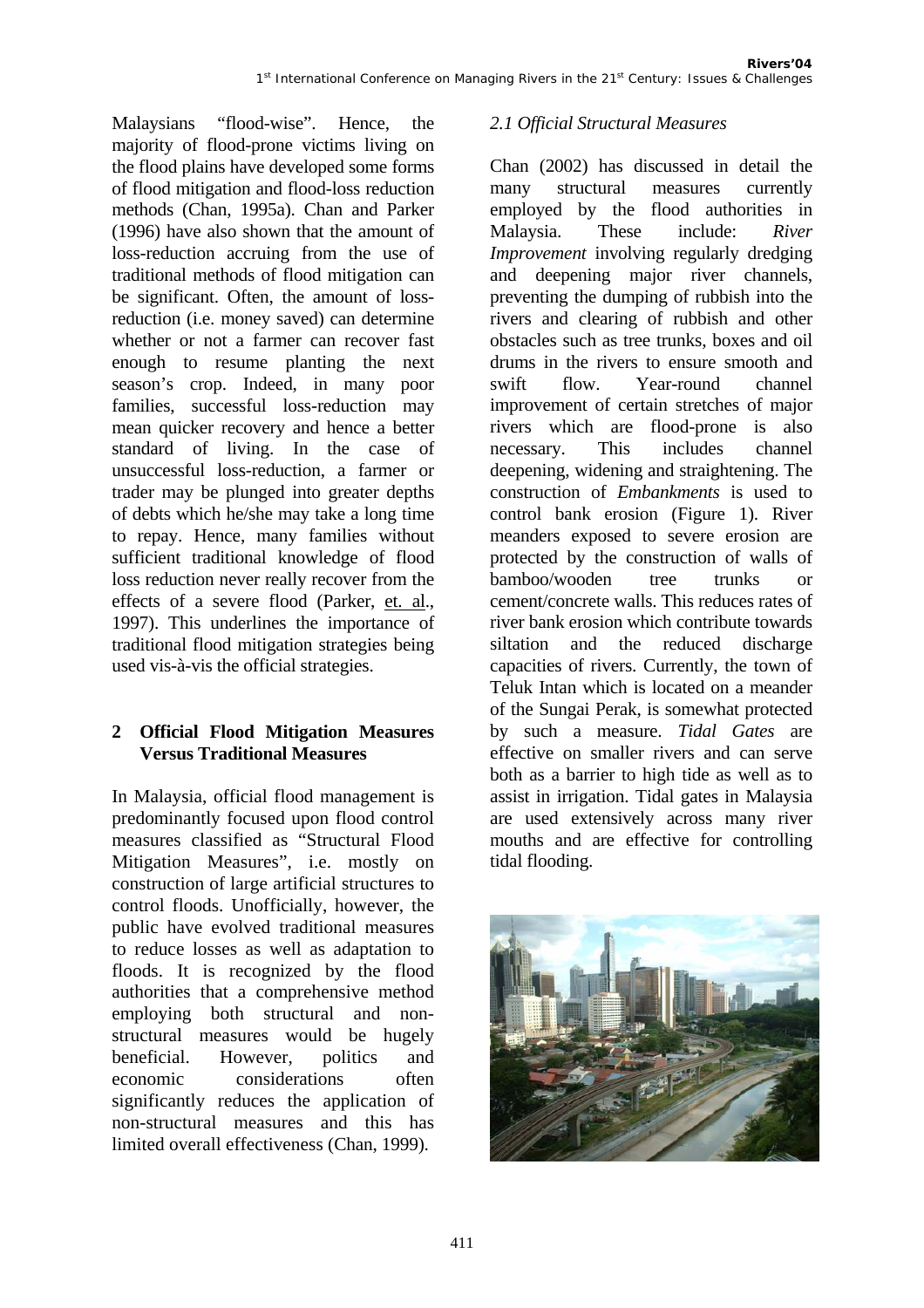Figure 1 River embankments along the Sg Kelang.

The improvement of *Urban Drainage* in urban areas such as towns and cities have reduced flooding in urban areas. Additionally, clogged drains are periodically cleared to ensure no blockage of free flow. Furthermore, the drainage capacities of urban drains in cities and towns are improved by widening, deepening and enlarging the existing network. There is also a need to construct more storm drains/monsoon drains in frequently flooded areas. *Diversion/Relief Channels* are constructed upstream of frequently flooded locations. These channels can be closed at normal flow but opened during high flows to siphon off a substantial amount of discharge elsewhere. Relief channels allow excess water to be drained away, thus averting flooding. Such channels can drain a substantial volume of discharge and relieve pressure on main rivers. The use of *Underground Drainage* has worked in cases where surface drains are inadequate or where the improvement of surface drains are not feasible should not be overlooked. This is the case in Georgetown where the low elevation and already constricted river and artificial drains are inadequate for effective flood control. *Retention Ponds* are commonly constructed along flooded rivers as lowlying areas along rivers can be easily converted into retention ponds which siphon off excess discharge during high flows, thus reducing the probability of floods. During normal times, the retention ponds can be used as playing fields (when dry) or maintained as scenic shallow lakes which contribute to the aesthetic aspects of river corridors (Figure 2). The *Installation of Water Pumps* has been successful in highly flood-prone areas, water pumps can be installed at strategic points along a river stretch. These pumps can be activated either manually or automatically when the river rise to certain pre-determined critical level. In critical localities such as large urban

centers which act as administrative and commercial, permanent pump houses need to be constructed at strategic locations. Such pump houses should be connected to pipes which drain directly into the sea.



Figure 2 The Universiti Sains Malaysia lake is an example of a flood retention pond.

Of all the structural measures, the construction of *Multi-purpose Dams* has been most popular. Dams have been known to be effective as in the case of Kenyir Dam in Terengganu, which has effectively reduced much of the flooding downstream of Sg Terengganu. However, dams are expensive and cause a great deal of environmental problems. They also have a life span and pose serious dangers to downstream populations, both humans and others. More recently, the government has advocated the construction of *Flood-Proof Buildings*, a measure that has been found successful in many countries. Floodproofing of properties, public and private, is effective in reducing flood loss. In Malaysia, the traditional Malay stilt-house is a good example of a flood-proofed property (Figure 3). Many apartments and flats can be flood-proofed by having a ground floor only for parking. Government buildings can also be made flood-proofed. Finally, *Bunds* (earth, stones, concrete, etc) are used extensively along the coast in Malaysia. Initially, bunds were built to keep out the sea, mostly for reclaiming agricultural land. Increasingly, however,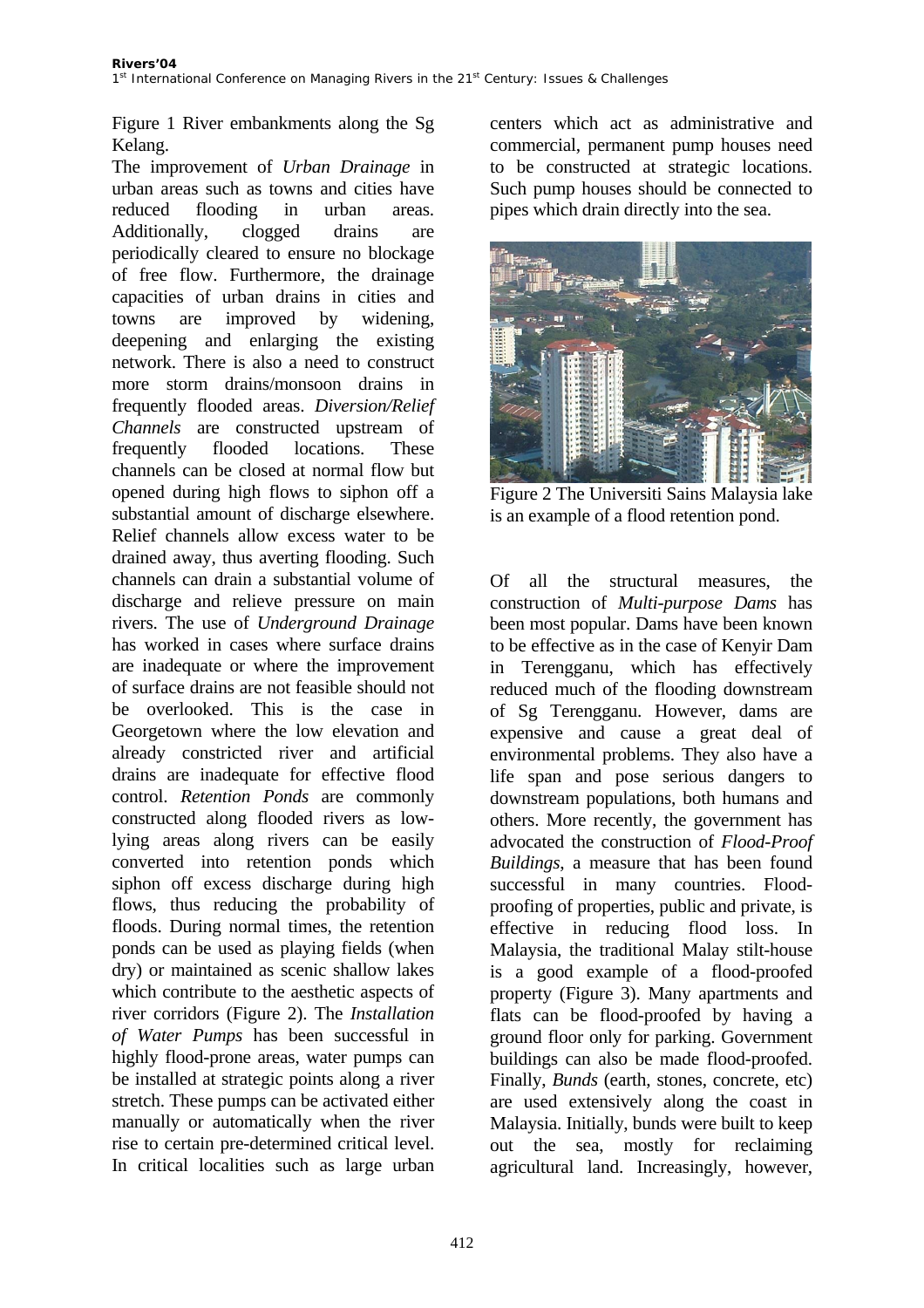many towns areas need to be protected by bunds. Some notable examples are Pekan and Teluk Intan. Perhaps, the most well known country using bunds (dikes) to protect itself from sea flooding is Holland.



Figure 3 The traditional Malay house is a good example of a flood-proof structure.

## *2.2 Official Non-Structural Measures*

Non-structural solutions to flood reduction are those that do not require the construction of large artificial structures. Hence, they do not involve large-scale concrete structures that are damaging to the environment and natural ecosystems. Because of this, they are less expensive than structural ones (which usually need heavy capital expenditure) and can be used to supplement existing structural measures. Non-structural measures are usually environmentally friendly and are built so that they blend in with the environment and make use of environmental attributes (for example using existing wetlands as retention ponds rather than constructing artificial concrete-lined ponds) can also be quickly implemented as compared to the construction of dams and reservoirs which may take years. In Malaysia, there are many non-structural measures which can be applied effectively.

*Legislation* can be used to control land use, development and environmental degradation. In Malaysia, while there are many laws relating to flood control such as The Land Conservation Act 1960 (aimed at protecting soil erosion and silting, hence prevents downstream flooding), the Drainage Works Ordinance 1954, Street, Drainage and Building Act 1974, Mining Enactment 1929, Irrigation Areas Ordinance, and the Housing Development Act (Licensing and Control) 1965, non of them deal directly with flood protection or flood control. There is, therefore, a need to pass a new Flood Act, Flood Enactment or a River Law which deals directly with flood protection and control (Hj Keizrul Abdullah, 2002). In relation to flood legislation, Chan (2002) has noted that the Drainage and Irrigation Department (DID) has very little power when it comes to evaluation of development projects that have a flood component. The *Gazettement of Forest Reserves, River Reserves and Parks* is also necessary to control floods. Forest reserves should be enlarged and more gazetted while preserving and maintaining all existing ones. The authorities should also *Freeze All Developments of Hill Land*. Developers are not the only ones who contribute to floods. Squatters and illegal farmers occupying hill slopes are just as much to be blamed. The authorities should impose and enforce a hefty fine for those found to illegally occupy hill slopes, whether for housing, agriculture or other activities. Relocate these people where necessary.

*Public Education and Awareness Campaigns* can help reduce flood losses. The public should be made more aware of warning systems and should be taught to respond effectively to such systems. Even the most sophisticated warning systems would be of little use if flood victims do not heed the warnings. Flood awareness, preparedness, warning and evacuation programmes must be aired regularly, especially just before the rainy season on television to educate the public and teach them how to respond effectively to floods. The government should air public awareness and educational programmes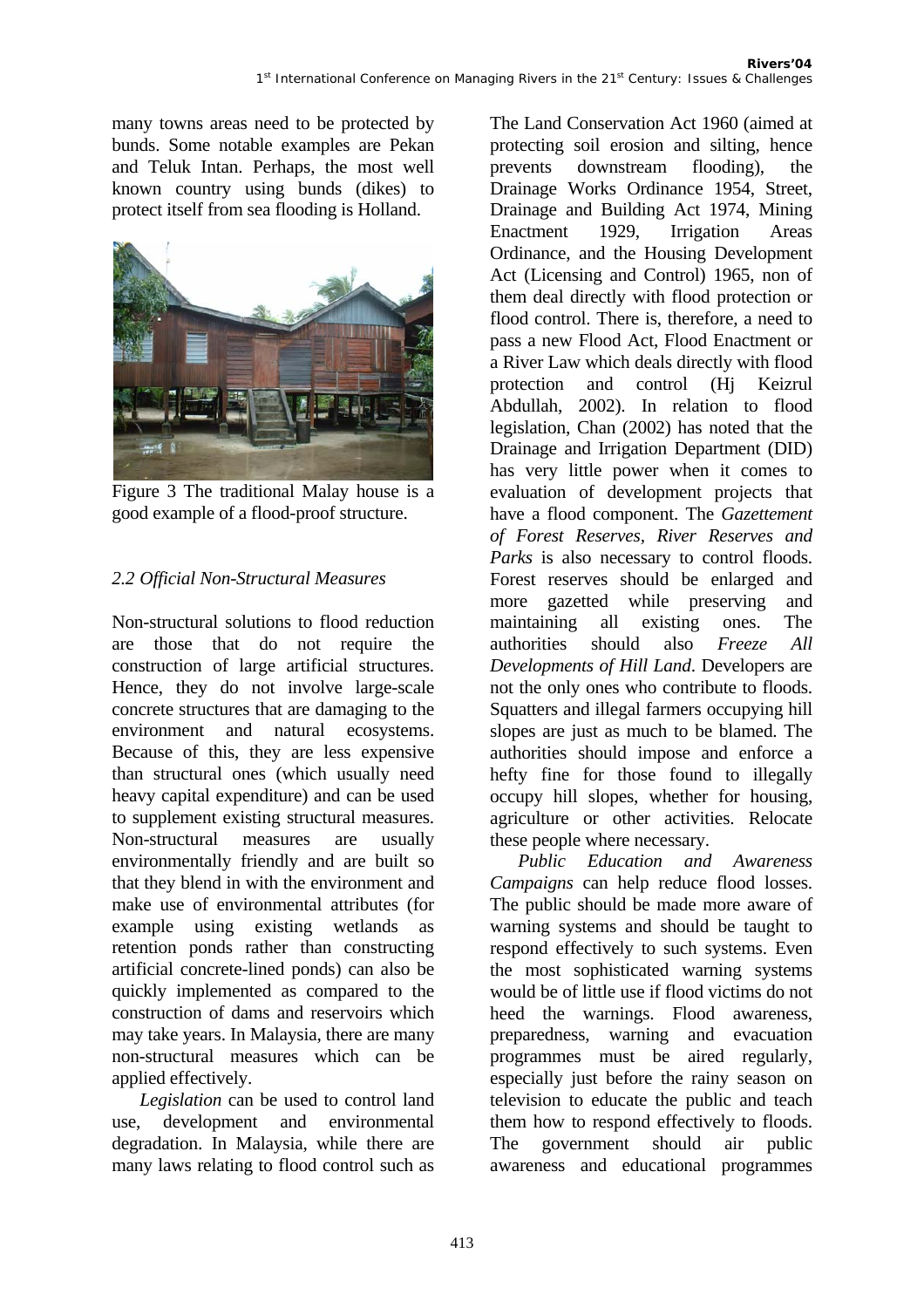related to flood control over television and radio. Another important measure is the *Relocation of Riverine Communities.* One of the main reasons why flash floods still occur in many urban centres is due to the long delays in completing flood mitigation works. The acquisition of land, resettlement of affected residents and relocation of squatters have been problematic. Gazettement of *Green Belts* should be made mandatory for developers to plant grass and other cover vegetation in all vacant areas of development schemes, reserving at least 30 % of the developed area for parks and vegetation, irrespective of whether it is housing, commercial, industrial or otherwise. Environmental Impact Assessment has been a problem area to enforce. The use of *Macro EIAs* which covers effects not only in the developed area but also downstream and other adjacent areas is an alternative. The government should encourage the setting up of independent EIA consultants as nonprofit organizations.

The authorities should also look at *Improvement of Flood Forecasting*. Currently, the flood forecasting systems employed are not state-of-the-art systems. Admittedly, telemetric rainfall and river level stations are being used more extensively than ever but these can only detect the rainfall once it has reached the gauges or the river. This does not leave enough time to issue effective warning. The objective is to set-up a real-time state-ofthe-art Flood Forecasting System employing computer modelling which can use rainfall estimated data via radar and satellite. As such, the rainfall is forecast before it reaches the ground and the river, giving ample time for the issuance of warning. In line with the above, there should be *Improvement of Flood Warning Systems*. Chan (1995c) has shown that existing flood warning systems are largely inadequate and should be upgraded. The current official flood warning and evacuation systems are a form of official non-structural measure, but it is a

re-active rather than pro-active tool in disaster management.

#### **3 Traditional Flood Hazard Response Systems**

Malaysians living in floodplains are accustomed and well-adapted to floods. Mots riverine and floodplain dwellers have developed traditional adaptations and responses to reduce the effects of flooding. These responses have been effective but their extent is generally limited because they are fragmented and uncoordinated. However, by incorporating these traditional systems into official systems would greatly reduce flood losses. Realising this, the Malaysian government is currently moving towards a comprehensive approach involving the people and incorporating their traditional knowledge and systems into the modern sophisticated systems of flood management.

One of the commonest failures in disaster management concerns the lack of understanding (often by governments) of the social and cultural/traditional mitigation measures of the local community (Davis, 1985). The sociological literature on hazards recognizes the importance of traditional response to hazards (Douglas, 1992). Modes of human response to hazards synthesised by Burton et al. (1993) also recognises cultural adaptation, and suggests that the roots of decision-making in the face of potential hazard may be deeply embedded in traditional formations (Horlick-Jones and Jones, 1993). One's cultural background is, therefore, a structural influence which shapes one's perception as well as behaviour in response to hazards. Often, despite having the most sophisticated and modern response systems, overall disaster reduction is ineffective largely because the people at the grassroot level (i.e. the victims) do not understand these modern systems and hence do not know how to response effectively to them. The saying "You cannot teach an old dog new tricks" is very true as people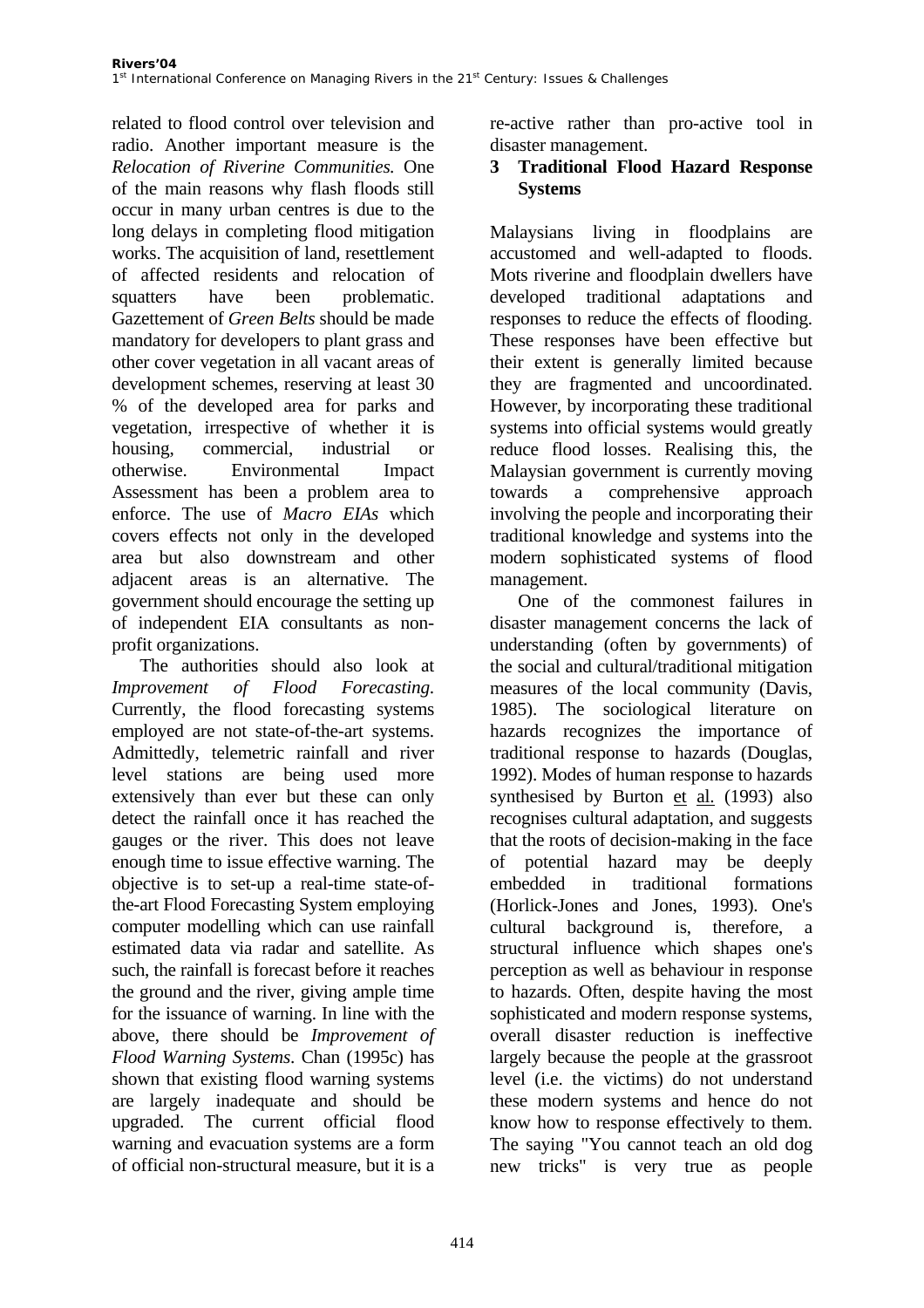(especially the older ones) are used to old ways, and these old ways are often very effective.

The capacity to anticipate, cope with, resist and recover from the impact of flood hazards depends largely on an individual or household's adaptability and resilience. Many Malaysian families have lived on floodplains for centuries and have evolved many responses to reduce and mitigate flood hazards. Generally, the more resilient and innovative ones (in terms of adaptations) are less vulnerable because they have a greater capacity to withstand floods. Adaptation to extreme environments (including flooding) is inherently a human survival trait. Hence, over centuries, Malaysian communities living on floodplains have evolved many adaptations and have learnt to respond positively towards flood hazard reduction. Like their perception, individual response in terms of strategy adoption is strongly moulded by cultural forces. Indigenous Malays, the majority of whom are still predominantly living in areas affected by seasonal floods, are more exposed to flood hazards than other Malaysians who live the cities and towns (Chan, 1997a). Because of higher levels of exposure to flood risks, floods have become and still are an integral part of Malay culture and an accepted part of their lives.

Disasters often act as "agents of change", resulting for example, in innovations in hazard-resistant architectural and construction designs (Davis, 1983). In Malaysia, probably the most unique adaptation that has evolved in response to flood disasters is the Malay stilt house. The stilt house originally evolved as an adaptation to the occupation of swamp-land and frequent flooding in riverine/coastal areas (Chan, 1997b). This permanent form of flood proofing is still predominant in the traditional rural areas where frequent flooding is prevalent. Another common form of traditional adaptation is that of "clustered houses" joined by wooden walkways which are stronger against fast river currents during flooding.

*Rumah Rakit* or literally "Raft Houses" are yet another unique form of traditional adaptation to flooding (Figure 4). These houses are built on rivers and rise and fall with the river level. Generally, these houses are safe during normal times and minor floods. However, during severe flooding where rivers currents are strong, the houses can be swept away. Some traditional Malay houses are in fact "portable". In Kelantan State, some villages have wooden houses that can be carried and moved like a sedan chair. During the dry months, these houses are located near to rivers for accessibility but during the monsoon months (November to March), they are moved to higher grounds to prevent flooding. Other traditional forms of architecture built to defend against flooding are as follows: the raising of the floors by successively building higher levels over existing ones; planting trees in front of houses to reduce the impact of river currents during flooding; piling tree trunks along erosive banks of rivers, also to reduce impact of river currents; building annexes and livestock barns (e.g. chicken coops) in the path of river currents; canals are also a form of adaptation; and concrete or cement flood barriers surrounding houses (including thresholds at the doors) can prevent moderate flooding.



Figure 4 Raft houses along the Sg. Kelantan.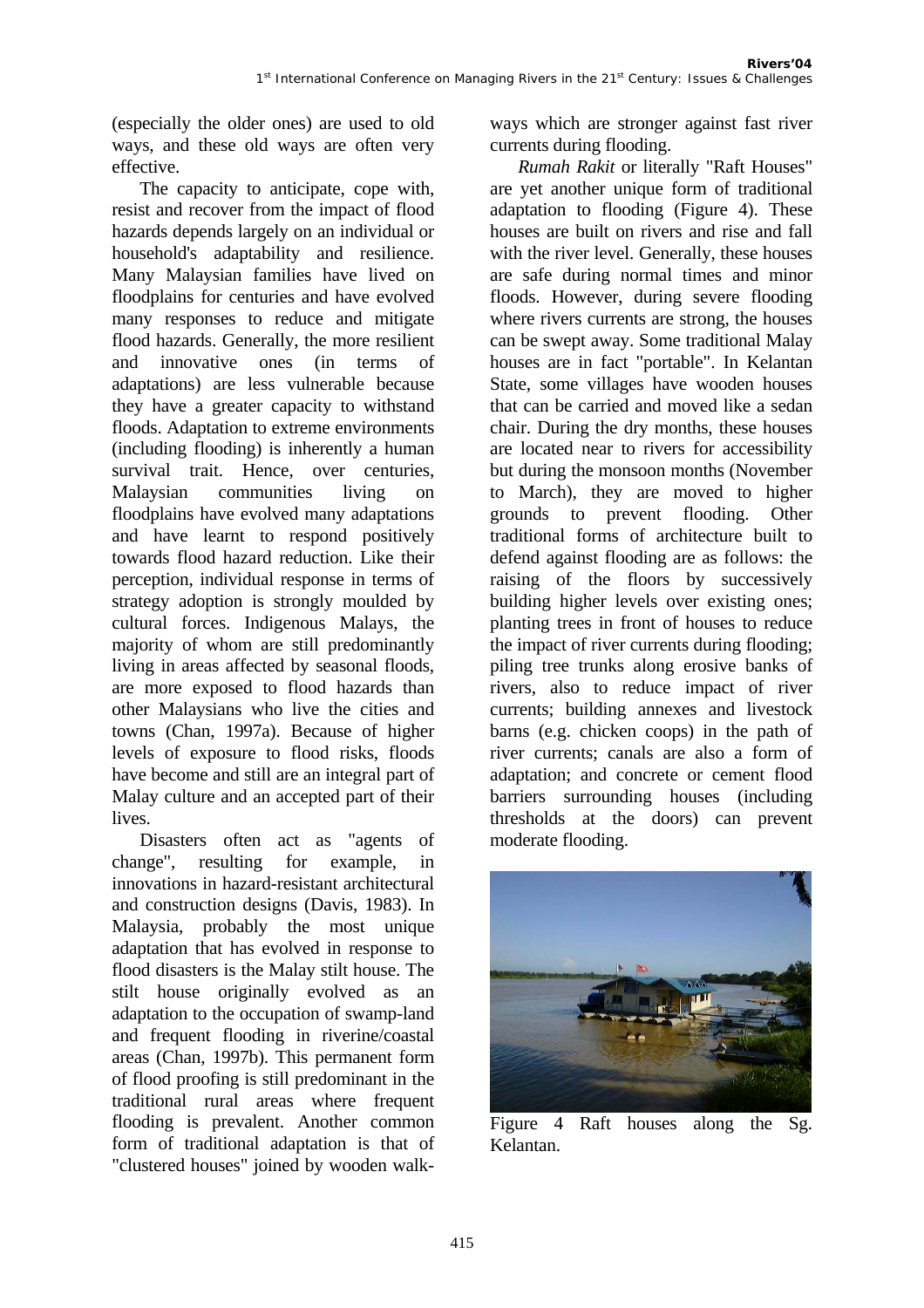The use of the *Sampan* or Malay canoe has probably saved many lives during the course of Malaysian history. This is the predominant traditional mode of transportation in rural villages. It also doubles up as the major means of livelihood as fishermen use them to go out to the river and the sea for fishing. In times of flooding, villagers will use the sampan to bring their family to safety by paddling downstream. Incidentally, sampans have been used as a means of conveying flood warning to downstream villagers when the river level at a certain upstream village has reached a critical level. Now, many sampans are equipped with a motor and this has markedly increased their speed and effectiveness.

In rural villages, especially where padi farming is the main occupation, the locals have double use for their farming lots, i.e. the padi fields. The fields are usually located much lower than the land on which houses are built because wet padi needs to be inundated by water all the time (except during harvesting when water from the fields are drained). Fields are also located on the lowest land for the purpose of irrigation. Hence, when the rivers overflow their banks, padi fields act as a form of retention ponds. School fields, fish ponds and man-made lakes are all forms of traditional retention ponds employed by villagers long before engineers designed artificial retention ponds were used. For example, in Kedah State which is the "rice bowl" of the country, thousands of hectares of padi fields act effectively as retention ponds to reduce the risk of downstream flooding. Irrigation canals along the padi fields also provide a form of diversion and drainage of excess water from the river.

The locals have also used "traditional flood gauges" for river level to make decisions with regard to issuance of flood warning and evacuation notices. In Kuala Krai town in Kelantan State, locals have built a series of steps from the bank of the Kelantan River all the way down to the river. This is now famous as the *Tangga Krai* or Krai Steps (Figure 5). These steps were previously made of clay and hardened sandstone but have now been replaced by more permanent concrete. The villages can read the level of the river simply by noting the number of steps inundated by the river. Through past experiences, a certain critical level whereby flooding is most certain to occur is determined. This step at which this critical level is reached is painted red.

The life saving benefits of timely evacuation before the onset of disasters are well documented (Smith 1992:277-8; Alexander, 1993:413-4). In Malaysia, tens of thousands of people are routinely evacuated during the seasonal monsoon floods which hit many parts of the East Coast every year. An effective Flood Warning and Evacuation System (FWES), therefore, is a pre-requisite for effective flood loss reduction (in terms of lives saved) and increased flood damage savings (in terms of reduced property damage). The overall effectiveness of FWESs depends not only on government official FWESs but also traditional FWESs which have evolved through generations of flooding. This type of informal traditional warning and evacuation mechanism has worked well, mainly because local expertise and selfreliance are employed as important inputs. Supplemented by modern technology such as the telephone and the use of sirens (to warn villagers), informal FWESs are used effectively by many kampungs in the east coast of Peninsular Malaysia. This is because the mechanism is an `active' system whereby people can actually see the flood and they need little convincing to take responsive action to save their lives and those of their families. Traditional FWESs are also effective because affected people (victims) have used them for generations and are accustomed to as well as have faith in them.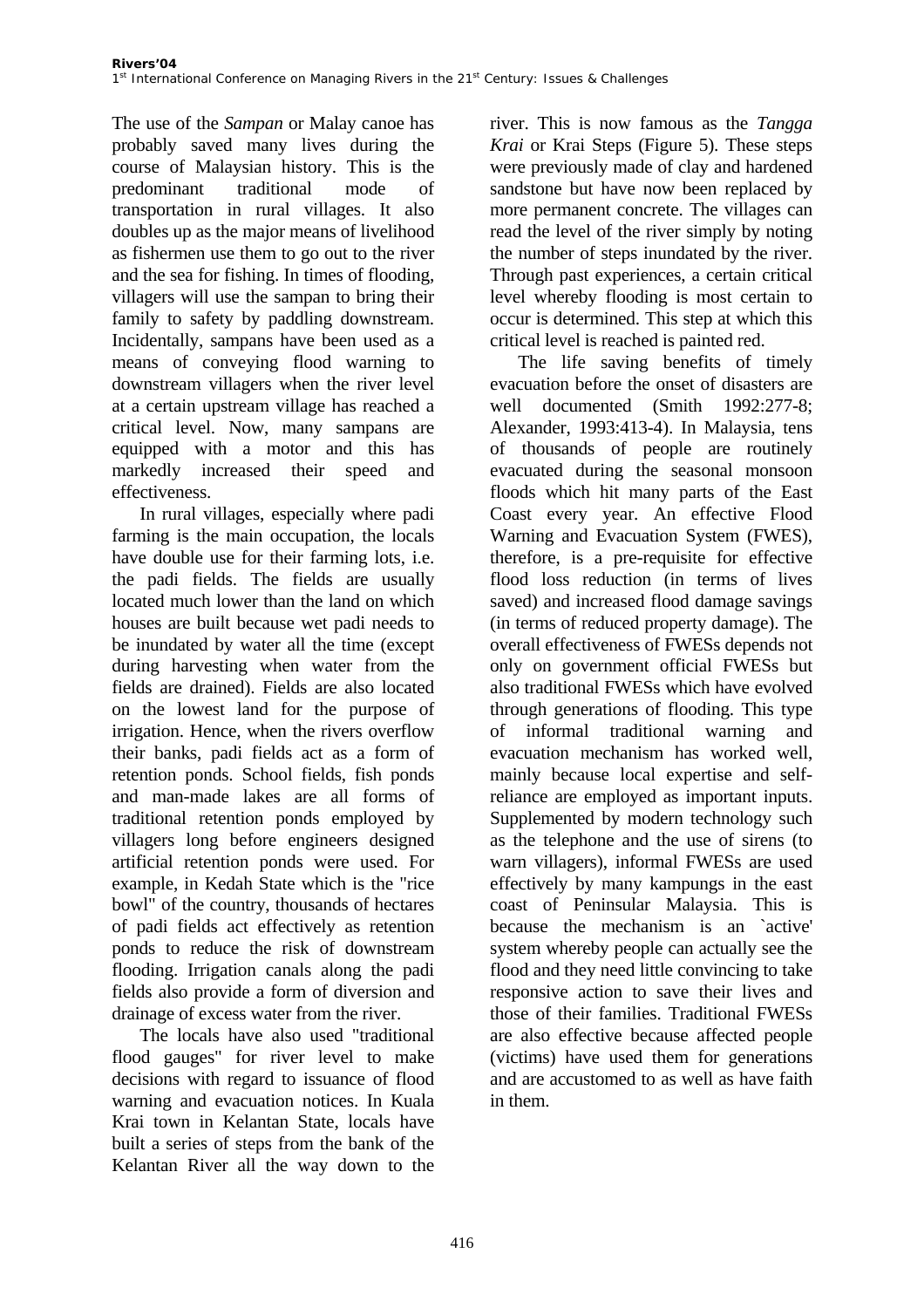

Figure 5 The "Tangga Krai" a flood warning structure.

### **4 Conclusion**

Addressing flood issues in Malaysia is not solely for flood loss reduction. In fact, flood disasters are closely linked to poverty and underdevelopment in many areas in the country. The government is keen to reduce flood loss but the many official responses employed hitherto have been responsible for reducing some of the impacts of flooding, they have not been entirely successful in the overall management of floods. This is largely due to a lop-sided (heavily biased) structural approach based on large-scale artificial measures which are inherently limited in effectiveness simply because they exclude the benefits of other approaches. The majority of the official response is also based on evacuation, relief and rehabilitation, which is a reactive approach. Coupled with the low salience of floods on government agendas *vis-à-vis* economic and industrial development, competition and lack of interaction amongst government agencies dealing with floods and the bureaucratic nature of government agencies, flood hazard reduction has not been as effective as it ought to be.

Admittedly, the Malaysian flood management authorities, viz. the DID is evolving and has become more open to ideas from other fields. In recent years, the DID has developed what is in fact the opposite of its flood management approach. It is now advocating retention of rainwater at source in contrast to its previous "drain as fast as possible" motto. By this, the DID has taken a proactive step by introducing a New Urban Drainage Manual known as Storm Water Management Manual for Malaysia (MSMA). The MSMA is based on the concept of "Retention of rainwater at source" by controlling stormwater via encouraging natural retention by vegetation and infiltration. This method not only reduces the quantity of runoff but also maintains the water quality of the runoff. The MSMA will help ensure that the drainage capacity of receiving rivers is not exceeded during rain storms. It should be noted that the MSMA is not a largescale artificial or structural method. Rather, it is a soft-engineering method which is built into the surrounding landscape and environment. It is also environmentally friendly and safe (as there are no open drains). As such, the MSMA can even be considered as a combination of semi-natural non-structural measure, even though some minor construction of underground drainage and retention ponds are carried out.

As a complement to the MSMA, the River Engineering and Urban Drainage Research Centre in Universiti Sains Malaysia has introduced the innovative the "Bio-Ecological Drainage System (BIOECODS)" (Nor Azazi Zakaria et al., 2004; Aminuddin Ab Ghani et al., 2004). The USM Engineering Campus is built with the BIOECODS and is used by the DID as an example or a pilot project of an ecologically sustainable development highlighted in the MSMA. Results indicate that the BIOECODS is highly successful in flood mitigation as the campus was not flooded in several flood events when neighbouring areas were totally inundated. As recognition of this highly successful innovation, BIOECODS was awarded the CIDB Merit Award in 2001.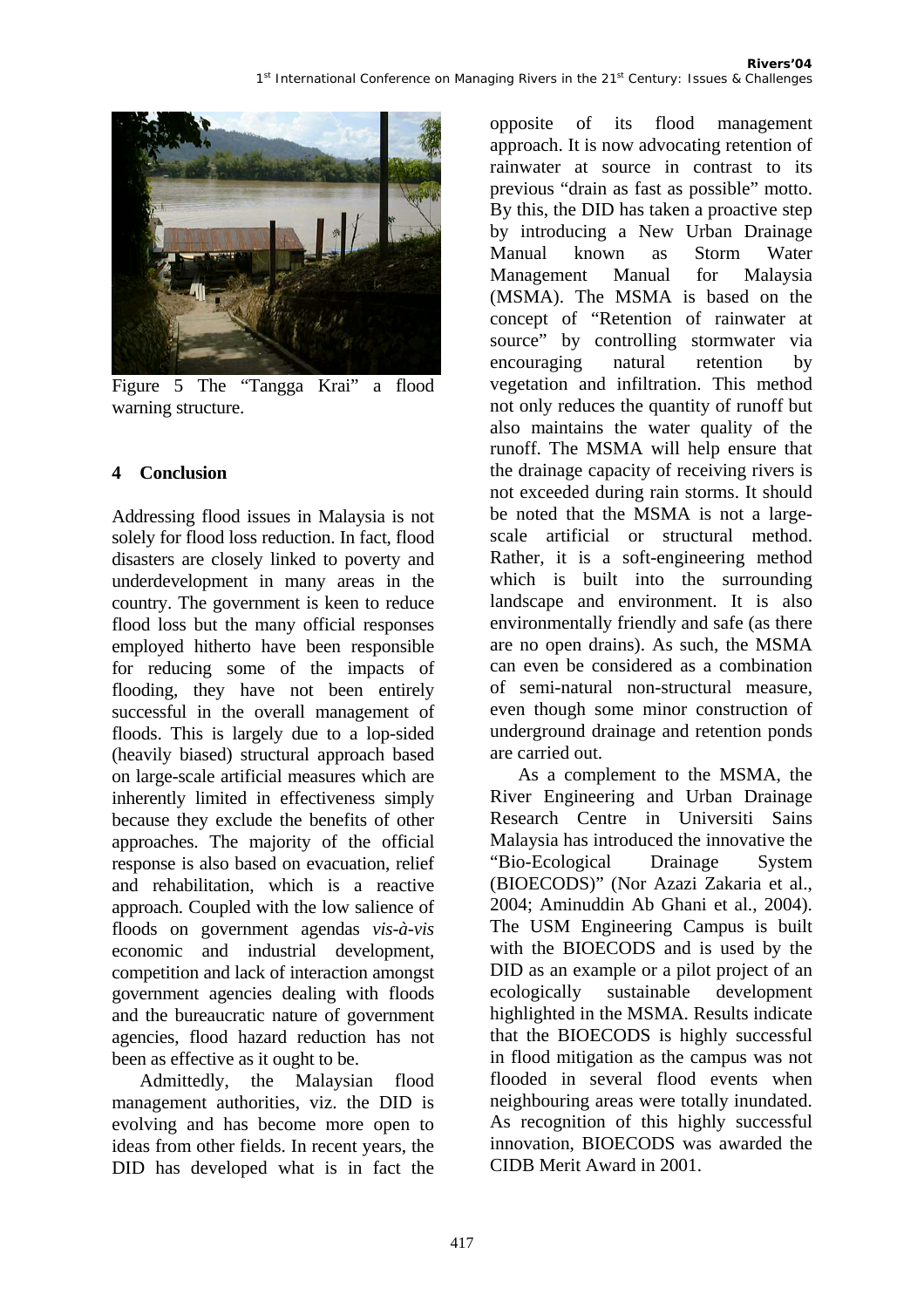Obviously, merely relying on structural and non-structural measures to address floods would be limiting. The flood authorities should also address the issue of flood management policies, socioeconomic aspects of flood management, flood loss estimation, and improve both flood forecasting and flood warning systems, as Chan (1995) has demonstrated that the occurrence of floods is not necessarily due to causes inherent in the natural system but is in fact due to a negative interaction between the human use system and the natural system. Flood management needs to be cross-disciplinary and comprehensive. Flood hazard management in Malaysia can only be tackled effectively via a comprehensive approach incorporating structural and nonstructural flood mitigation methods, as well as integrating traditional flood adaptation strategies into the official system. In this respect, other experts in the design and use of traditional housing (especially Malay houses with stilts) can be extremely useful to alleviate flood losses. This is where the CIDB and local authorities (for example PDC and PKNS, two local agencies that build houses) can institute building codes into new houses that include rainfall harvesting and the MSMA drainage system. Addressing floods, a water hazard, is vital if Malaysia aims to move forward in other areas of development. If not, flood hazards will continue to put a tremendous strain on the country's economy, exacerbate poverty and income inequity, and delay the country's target of becoming a developed country by the year 2020.

Finally, the fact that the authorities have not totally exploited the usefulness of a rich variety of traditional flood reduction mechanisms which they can incorporated into official systems. This has led to, among other things, the reluctance of flood victims to cooperate and respond effectively to official FWESs. Comprehensive flood hazard management in Malaysia can only be tackled effectively if the victims

themselves are convinced that official response systems really work. More importantly, traditional systems in which the victims are used to must be incorporated into official systems for it to work. Effective flood hazard management requires a more "pro-active" or preventive approach whereby both modern and traditional mitigation strategies (both structural and non-structural) are employed side by side. This is vital if Malaysia is to successfully manage flood hazards effectively. If not, flood hazards will continue to put a tremendous strain on the country's economy, exacerbate poverty and income inequity, and delay its efforts in becoming a newly industrialising country (NIC) by the year 2020.

## **References**

- 1. Alexander, D. (1993) *Natural Disasters*, UCL, London.
- 2. Aminuddin Ab Ghani, Nor Azazi Zakaria, Rozi Abdullah, M.F. Yusoff, Lariyah MohdSidek, A.H. Kassim and Anita Ainan (2004) *Bio-Ecological Drainage Systems (Bioecods): Concept, Design and Construction*. Paper presented in International Conference "ICHE 2004 – The Sixth International Conference on Hydro-Science and Engineering",  $30$  May  $-3$  June 2004, Brisbane.
- 3. Burton, I., Kates, R. W. and White, G. F. (1993) *The Environment as Hazard.* Second Edition, The Guildford Press, New York.
- 4. Chan, N. W. (1995a) *A Contextual Analysis of Flood Hazard Management in Peninsular Malaysia*, Flood Hazard Research Centre Publication No. 267, Enfield (UK).
- 5. Chan, N. W. (1995b) Choice and Constraints in Persistent Floodplain Occupance: The Influence of Structural Forces on Residential Location in